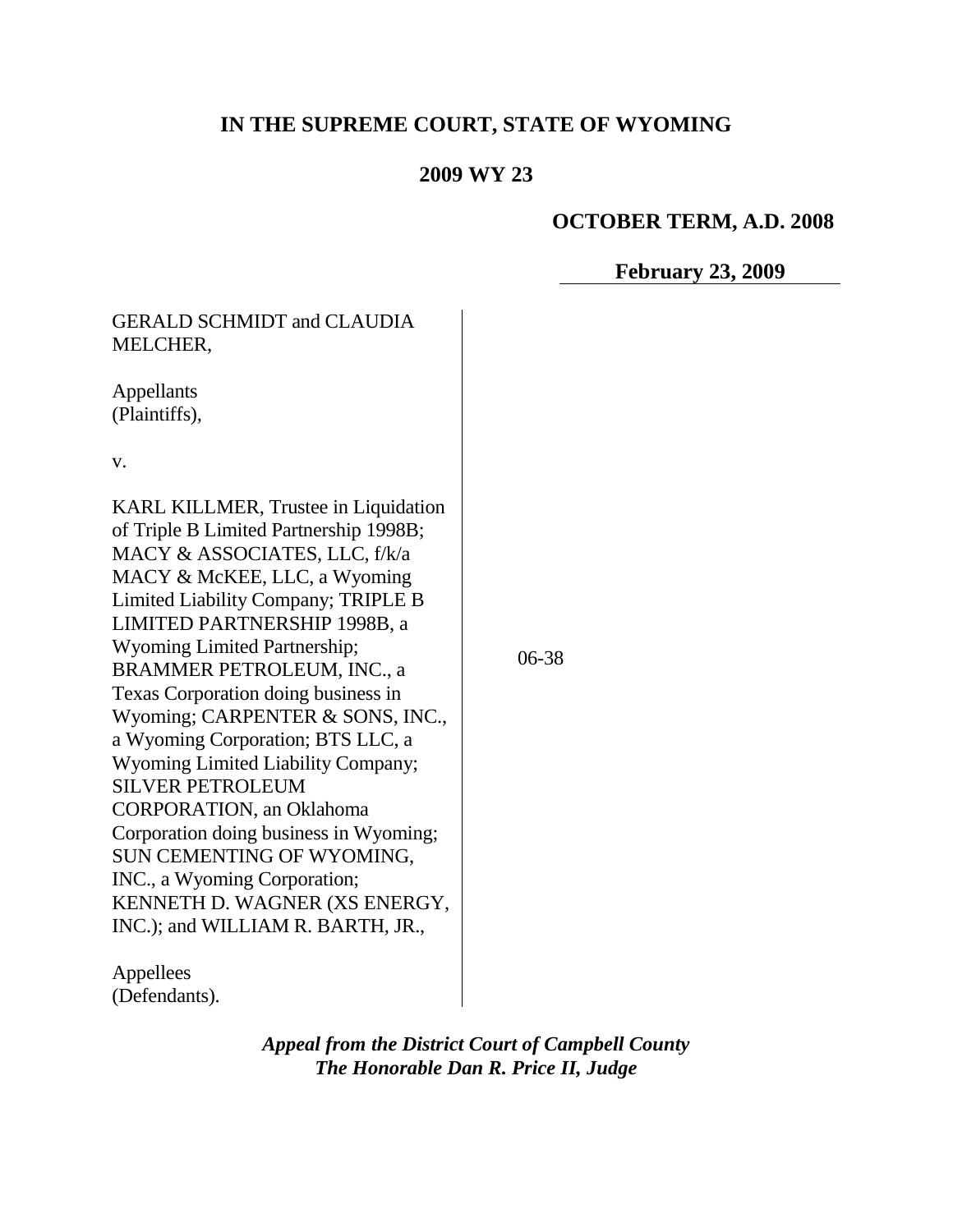#### *Representing Appellants:*

Stuart S. Healy of Healy Law Firm, Sheridan, Wyoming.

#### *Representing Appellees:*

Stephenson D. Emery of Williams, Porter, Day & Neville, P.C., Casper, Wyoming; Morris R. Massey of Brown, Drew & Massey, LLP, Casper, Wyoming. Argument by Messrs. Emery and Massey.

## *Before VOIGT, C.J., and GOLDEN, HILL, KITE, and BURKE, JJ.*

\*This case was reassigned to Chief Justice Voigt on December 1, 2008.

**NOTICE: This opinion is subject to formal revision before publication in Pacific Reporter Third. Readers are requested to notify the Clerk of the Supreme Court, Supreme Court Building, Cheyenne, Wyoming 82002, of any typographical or other formal errors so that correction may be made before final publication in the permanent volume.**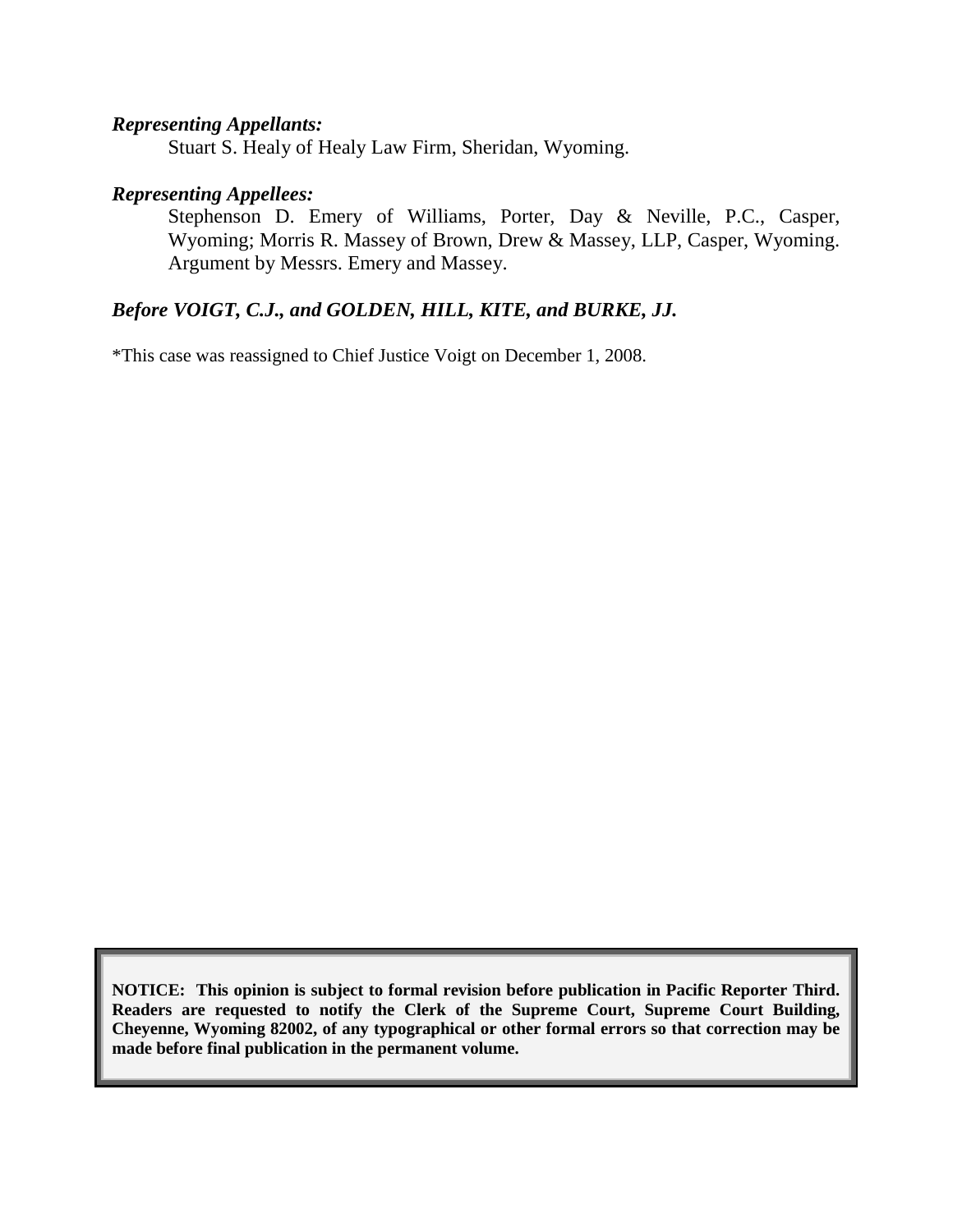### **VOIGT, Chief Justice.**

[¶1] The appellants, Gerald Schmidt and Hank Melcher, were general partners in Triple  $\overline{B}$  Limited Partnership 1998B (Triple B).<sup>1</sup> The Triple B partners voted to dissolve and liquidate the partnership, and appointed appellee Karl Killmer to act as liquidating trustee to wind up the partnership"s affairs. Following liquidation of the partnership and distribution of its assets, the appellants filed suit against Killmer, Macy & Associates, LLC (Killmer"s accounting firm), and the remaining Triple B Partners (appellees). The appellees moved for and were eventually awarded summary judgment resulting in a dismissal of the suit. The appellants now appeal that ruling. We will affirm.

#### **ISSUE**

[¶2] The district court"s primary rationale for granting summary judgment in favor of the appellees was a finding that the appellants had expressly consented to the liquidation and distribution plan. The appellants contend on appeal that genuine issues of material fact exist as to whether they had sufficient knowledge of the differences between the Partnership Agreement and the settlement plan to consent to the latter.

## **FACTS**

[¶3] Triple B was formed in October of 1998. The purpose of Triple B was to "own, manage and develop oil and gas leases and interests therein, and to explore for, produce and sell hydrocarbons . . . ." Under the Partnership Agreement, the equity and ownership of the partnership was to be divided 25% to General Partners and 75% to Limited Partners. Triple B Energy, Inc. and its president, Joe Banks, held a 24.9% general partnership interest, with Vernon E. Neils holding the remaining 0.1% general partnership interest. On July 20, 1999, Mr. Banks transferred 15.225% of the partnership interest to other parties, including 5% to each of the appellants. A few days later, on July 28, 1999, Mr. Banks relinquished his remaining 9.675% interest to the Triple B partners, divided proportionately according to each partner"s existing interest. Through this division, the appellants each acquired an additional .5417% interest, leaving each with a 5.5417% partnership interest.

[¶4] Differences arose among the Triple B partners as to the management and direction of the partnership, and in October of 2000, the decision was made to liquidate and wind up the affairs of the partnership. The partners voted unanimously to hire Killmer as liquidating trustee. On July 9, 2001, Killmer, through counsel, sent a letter to the partners detailing the plan for final liquidation and distribution of partnership assets. Enclosed

<sup>&</sup>lt;sup>1</sup> Hank Melcher died during the pendency of this action and Claudia Melcher, personal representative of his estate, was substituted as a party in his place.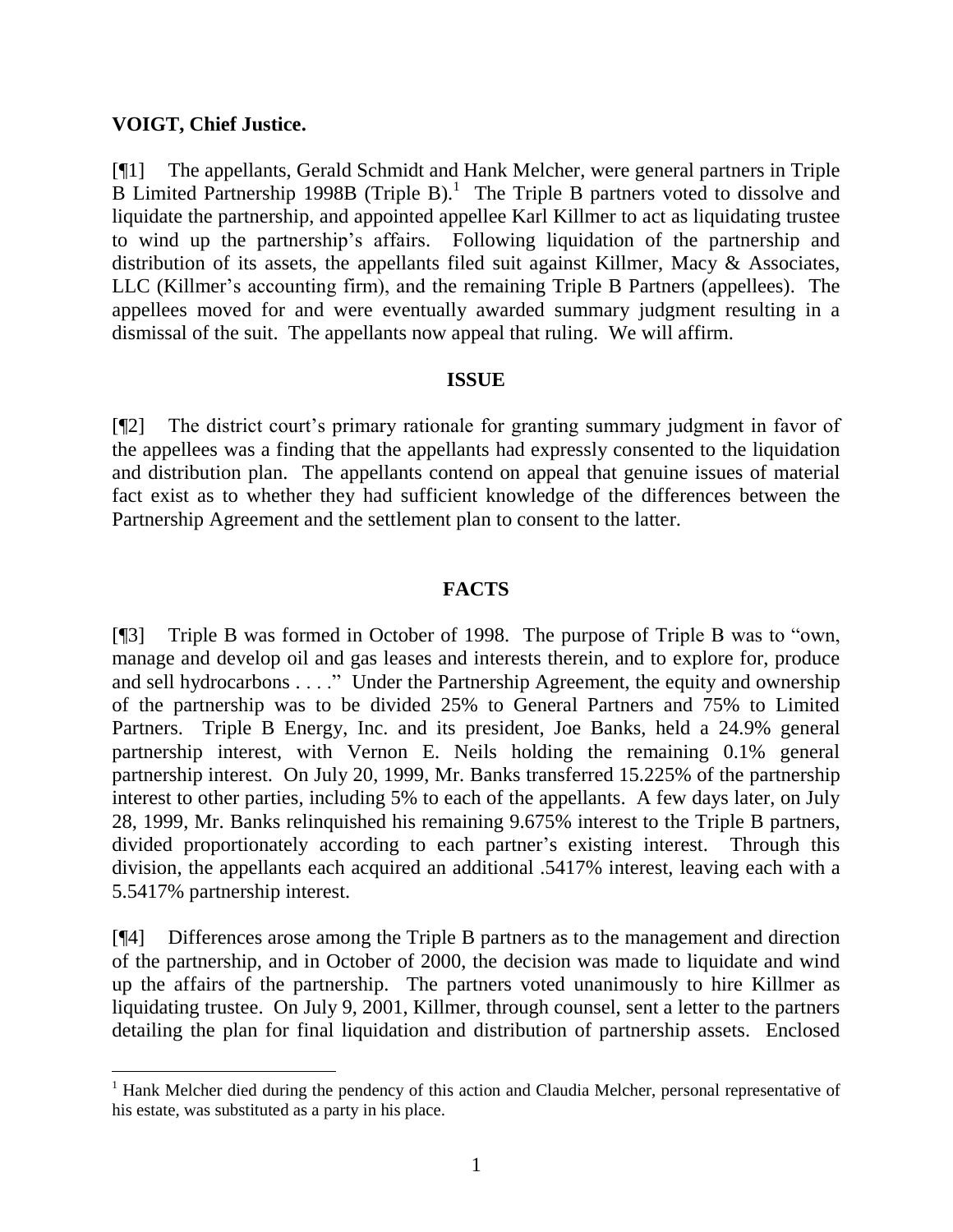with the letter was a ballot for each partner to indicate agreement to proceed with the liquidation as set forth in the letter. On July 13, 2001, appellant Schmidt returned the ballot expressly indicating his approval of the proposed distribution plan. Eventually, partners owning approximately 62% of the profit/loss interests in the partnership voted in favor of the proposed method of liquidation. Killmer therefore informed the partners that he would proceed with the liquidation as proposed.

[¶5] Appellant Melcher was involved in a pending collateral lawsuit against Triple B. On March 5, 2002, Melcher agreed to settle the lawsuit and entered into a settlement agreement with Killmer, who was acting as trustee for Triple B. Melcher"s interest in the liquidation and distribution of Triple B was addressed as a term of the settlement. Specifically, the settlement agreement read, in pertinent part: "All distributions in liquidation of [Triple B] . . . shall be made to Melcher in the proportion reflected on the attached Exhibit A at the same time or times as distributions to other partners." Exhibit A to the settlement agreement was a "Capital Account Analysis" – a spreadsheet illustrating all of the distributions as described by Killmer in the original proposal for liquidation and distribution of assets.

[¶6] In November of 2002, Killmer, through his attorney, sent a letter to the partners indicating that with the exception of a few final tasks, the liquidation and dissolution of Triple B was complete. In the letter, Killmer also noted that appellant Schmidt was claiming that the partnership assets had been improperly distributed. Schmidt brought his concerns to the attention of appellant Melcher, and when Melcher"s attorney elected not to pursue the matter, Melcher contacted Schmidt"s attorney and on July 8, 2003, Schmidt and Melcher filed a civil action against Killmer, his accounting firm, Triple B, and the individual partners.

[¶7] On August 18, 2003, Killmer and his accounting firm filed a motion for summary judgment arguing, *inter alia*, that the appellants were not entitled to any relief inasmuch as they had consented to and ratified Killmer"s actions. The district court heard argument on the motion and on September 9, 2004, issued a decision letter denying the motion. The court addressed Killmer's arguments as follows:

> As to the ratification and consent argument, the court is unable to find with the material submitted whether the distribution was made according to the representation. The representation was: "The assets will be distributed to partners holding positive capital accounts until all such accounts equal zero, and thereafter to partners at their profit and loss percentages." Exhibit 8 to Killmer Affidavit, page 4. Once all of the bills are paid and the capital accounts are reduced to zero, profits were to be divided 25% to the general partners and 75% to the limited partners. As I said above, I am unable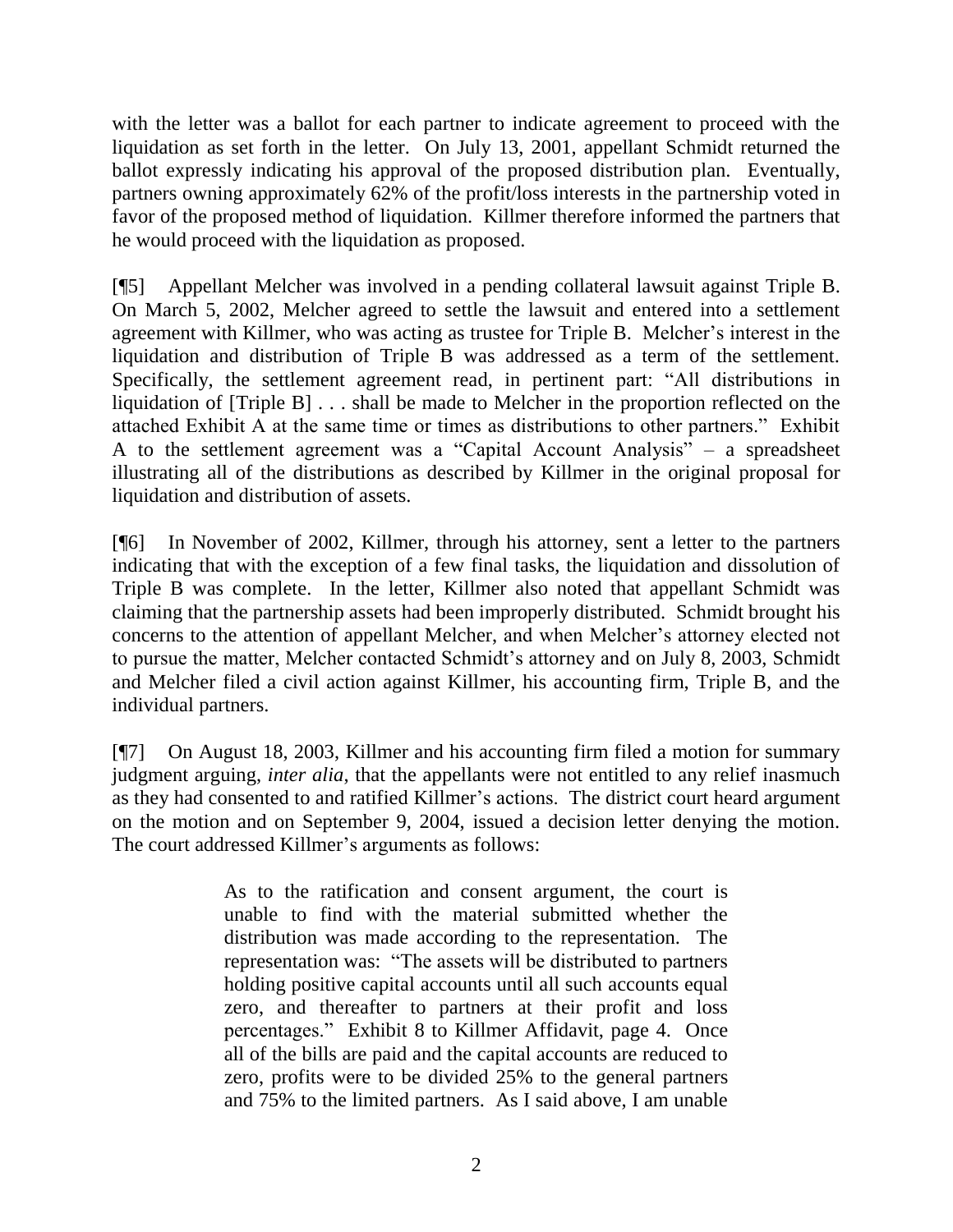to tell if that distribution has been made. Finally, with regard to plaintiff Melcher, Exhibit A to his settlement agreement is not self-explanatory such that he received the appropriate distribution.

[¶8] A year later, after further discovery, Killmer filed a renewed motion for summary judgment. In his brief in support of the motion, Killmer argued that further discovery had "fill[ed] in the holes" in the initial record by confirming that the appellants had consented to the terms of the settlement and received everything that Killmer told them they would get. A second hearing was held and on December 22, 2005, the district court issued a decision letter indicating that it would grant Killmer"s renewed summary judgment motion. Specifically, the court stated:

> With this motion, Defendant seeks summary judgment dismissing Plaintiff"s claims against them. Defendants have seized upon language in the court's decision letter of September 9, 2004, which stated that "the court is unable to find with the material submitted whether the distribution was made according to the representation." Indeed, Defendants have provided more than enough evidence to the court, and Plaintiffs by *stipulation in court and agreement* have not contested, that the Plaintiffs did receive the distributions Mr. Killmer told them that they would get upon dissolution of the 1998B partnership. Plaintiffs continue to assert that the proposal was not in accordance with the Partnership Agreement. Based upon the admissions, the court finds that there was a ratification and consent to any resulting deviations from the Partnership Agreement.

(Emphasis in original.) The district court entered an order dismissing the case on January 12, 2006. The appellants timely filed a Joint Notice of Appeal.

#### **STANDARD OF REVIEW**

[¶9] When we review the granting of a summary judgment, we employ the same standards and use the same materials as were employed and used by the trial court. We examine the record from the vantage point most favorable to the party who opposed the motion, and we give that party the benefit of all favorable inferences that may fairly be drawn from the record. Summary judgment is appropriate only when no genuine issue as to any material fact exists and the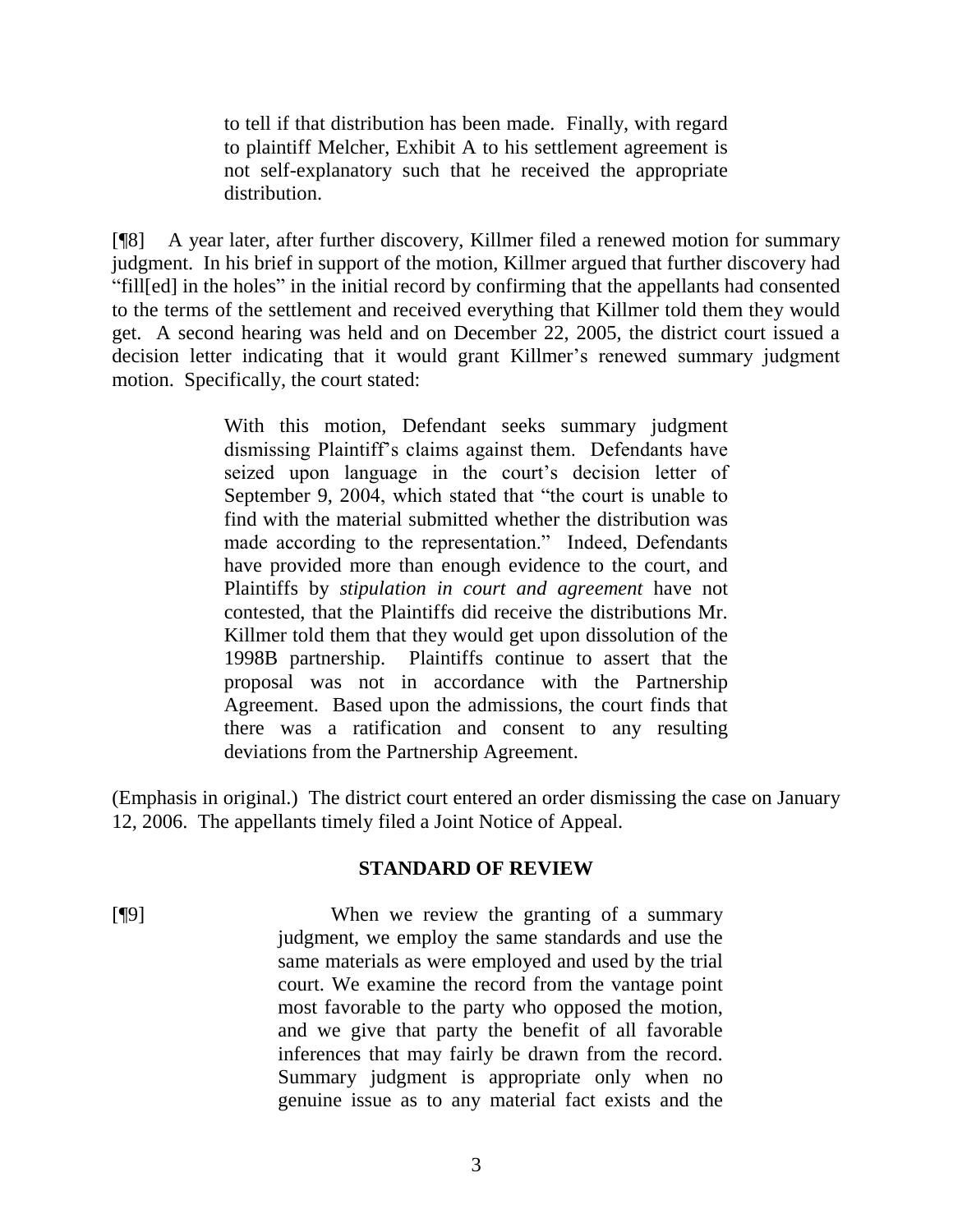prevailing party is entitled to have a judgment as a matter of law. A genuine issue of material fact exists when a disputed fact, if it were proven, would have the effect of establishing or refuting an essential element of the cause of action or defense which the parties have asserted. We review a grant of summary judgment deciding a question of law de novo and afford no deference to the trial court's ruling.

"We will affirm a grant of summary judgment if it can be sustained on any legal ground appearing in the record."

(Citations omitted.) *Platt v. Creighton,* 2007 WY 18, ¶ 7, 150 P.3d 1194, 1198-99 (Wyo. 2007).

## **DISCUSSION**

[¶10] The appellants argue on appeal that Killmer"s actions as liquidating trustee violated contractual and fiduciary duties. Killmer responds that even if he somehow acted improperly, which he disputes, the appellants consented to his actions and ultimately received everything to which they agreed. The appellants argue that genuine issues of material fact exist with regard to whether they consented to Killmer's actions in liquidating Triple B Partnership. Because the question of appellants' consent is dispositive, our discussion will begin there.

[¶11] "Principles of trust law recognize that "[a]fter a breach of trust has occurred, a beneficiary may expressly or impliedly express satisfaction with the trustee's action and thereby prevent himself from claiming thereafter that it was illegal."" *In re Spengler*, 596 N.W.2d 818, 824 (Wis. Ct. App. 1999) (quoting George Gleason Bogert et al., *The Law of Trusts and Trustees* § 962 (rev. 2d ed 1983)). "[A] trust beneficiary who consents to or approves of an act, omission, or transaction by a trustee may, upon ground of waiver or estoppel, be precluded from subsequently objecting to the impropriety of the act, omission, or transaction." 76 Am. Jur. 2d *Trusts* § 338 (2005) (citing *Mahle v. First Nat'l Bank*, 610 N.E.2d 115, 117 (Ill. App. Ct. 1993)). This Court has said:

> To establish a ratification by a *cestui que trust*, the fact must not only be clearly proved, but it must be shown that the ratification was made with full knowledge of all the material particulars and circumstances, and also in a case like the present that the *cestui que trust* was fully apprised of the effect of the acts ratified, and of his or her legal rights in the matter.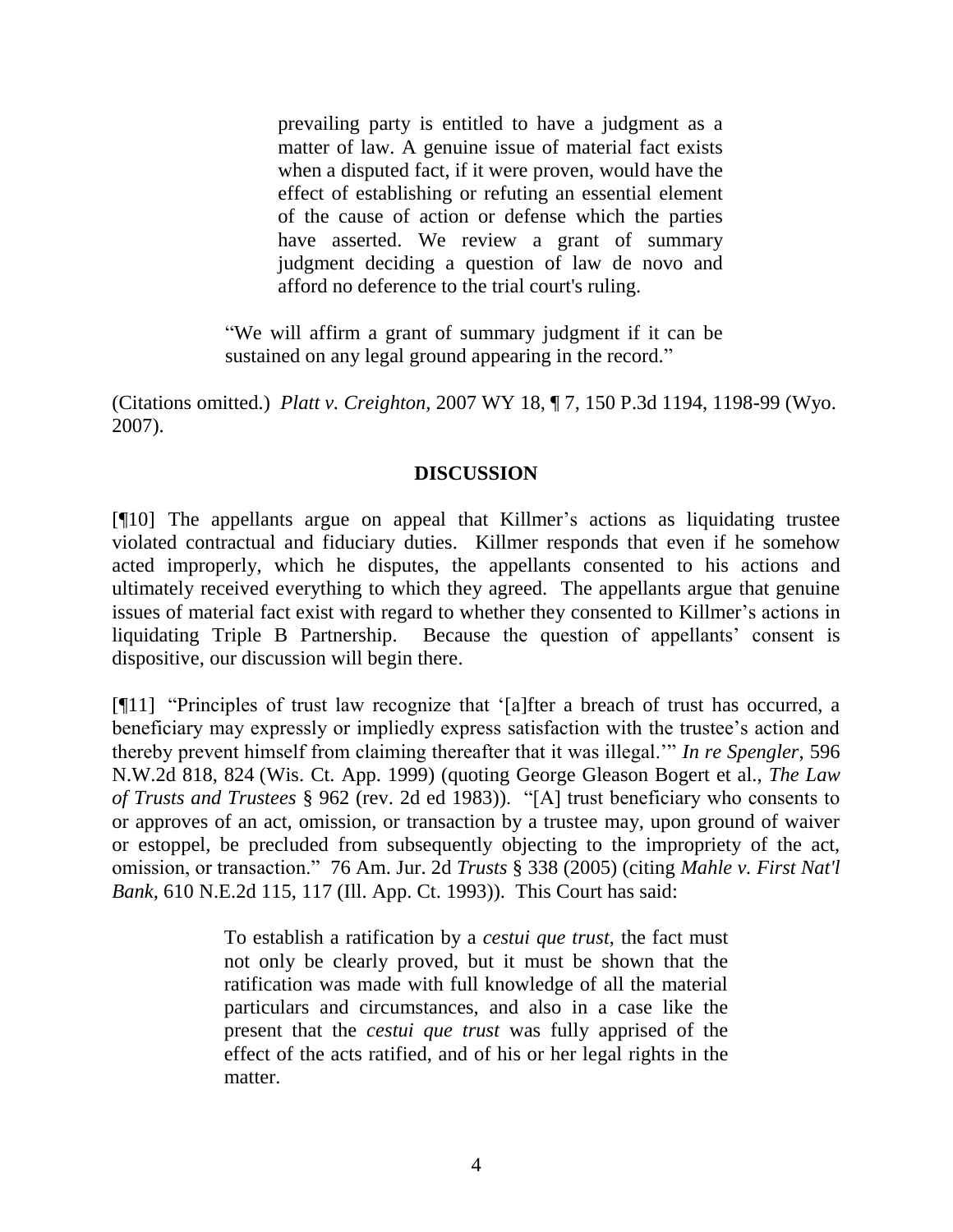*Int'l Trust Co. v. Preston*, 24 Wyo. 163, 156 P. 1128, 1131 (1916). A beneficiary"s consent or ratification is not valid, however, if the beneficiary is able to prove such was induced by fraud in the execution, fraud in the inducement, mutual mistake, or mental incompetence. 76 Am. Jur. 2d *Trusts* § 338 (2005) (citing *McCormick v. McCormick*, 455 N.E.2d 103, 112 (Ill. App Ct. 1983)).<sup>2</sup> In sum, consent or ratification by a trust beneficiary requires proof of: 1) express or implied consent to the trustee's action, and 2) full knowledge of all the material particulars and circumstances.

[¶12] As to the first requirement, it is undisputed that both Schmidt and Melcher signed documents indicating consent to the distributions. On July 9, 2001, Killmer sent a letter to all partners specifically detailing his proposed final liquidation and distribution of all the partnership assets. Attached to that letter was a ballot wherein each partner could indicate whether he agreed with or objected to the proposed plan. Appellant Schmidt returned the signed ballot with a check in the box indicating that he agreed with the proposed distribution.

[¶13] Although Appellant Melcher initially disagreed with the proposed distribution, he later consented to the plan as part of the separate lawsuit settlement. As a term of the latter settlement agreement, Melcher agreed to accept distributions in liquidation of Triple B in the proportion set forth in the liquidation and distribution plan presented by Killmer in the July 9, 2001 letter. The settlement agreement included an exhibit detailing the individual percentage distributions assigned to each Triple B partner.

[ $[14]$ ] The appellants do not dispute that they received and signed these documents.<sup>3</sup> Rather, their argument rests primarily on the second requirement of the

Wyo. Stat. Ann. § 4-10-1009(a) (LexisNexis 2007).

 $\overline{a}$ 

<sup>3</sup> An affidavit submitted by Schmidt states the following regarding the ballot:

I did receive a copy of the letter of July 9, 2001, referred to in paragraph 19 of the Killmer Affidavit and attached as Exhibit 8 within a few days after it was mailed, and I did sign and return the Ballot referred to in

 $2$  Although not binding in this matter, as it was not effective until July 1, 2003, Wyoming's recentlycodified consent, release, and ratification statute is consistent with these principles:

<sup>(</sup>a) A fiduciary is not liable to a beneficiary for breach of trust if the beneficiary consented in writing to the conduct constituting the breach, released the fiduciary from liability for the breach or ratified the transaction constituting the breach, unless:

<sup>(</sup>i) The consent, release or ratification of the beneficiary was induced by improper conduct of the fiduciary; or

<sup>(</sup>ii) At the time of the consent, release or ratification, the beneficiary did not know of the beneficiary"s rights or of the material facts relating to the breach.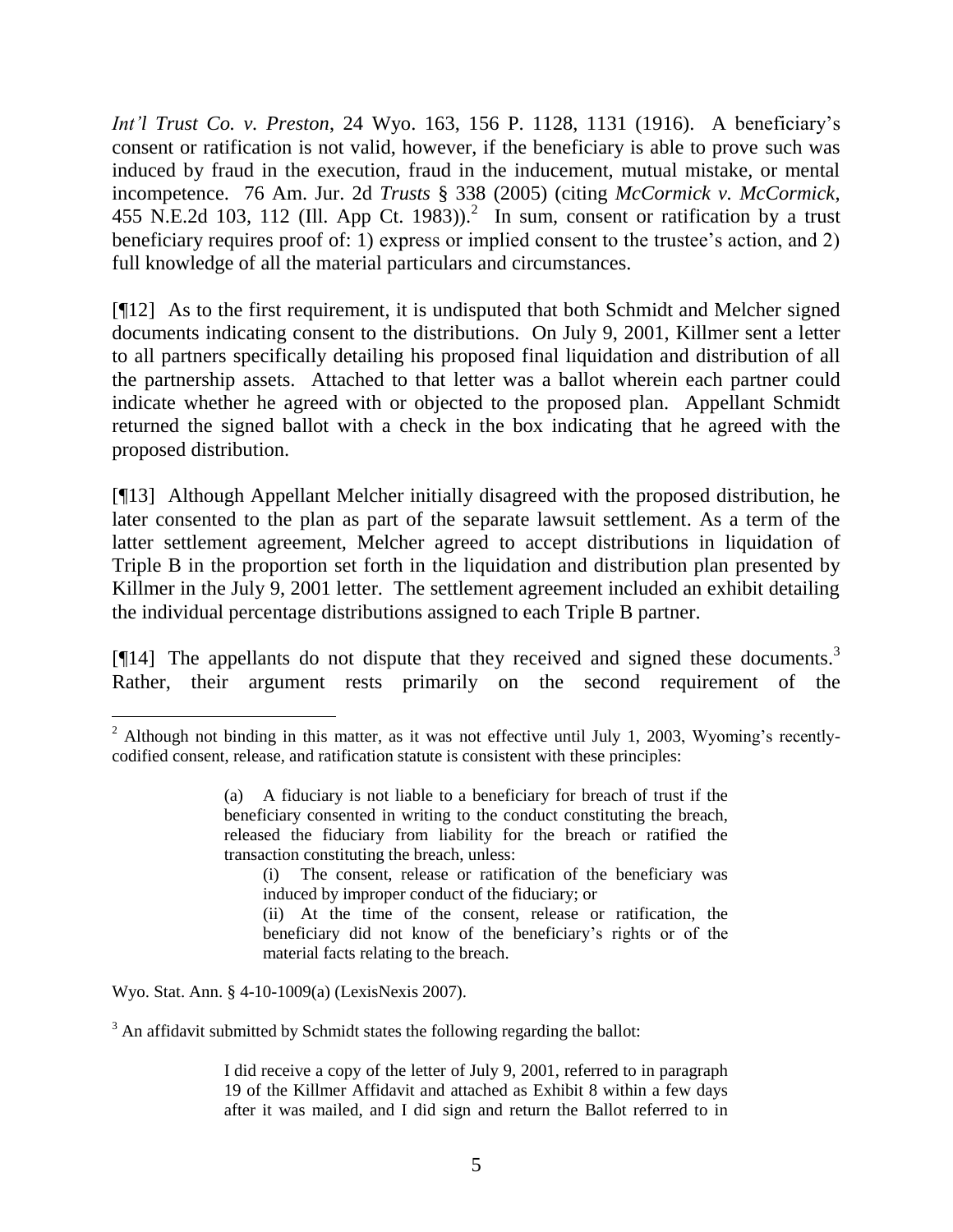consent/ratification analysis. They assert that their consent was not valid inasmuch as they did not have full knowledge of the specifics of their consent, or that the extent of their knowledge is a disputed question of fact. In response, Killmer insists that the appellants had full knowledge of the facts by virtue of the series of letters sent to them explaining his actions in detail at every step of the liquidation process.

[¶15] We find Killmer"s position to be supported by the record. We specifically look to Killmer's July 9, 2001, letter. In that correspondence, Killmer set forth the exact percentages all partners, including the appellants, were to receive on liquidation. He explained, in detail, how he had reached his conclusions, referencing the specific provisions of the Partnership Agreement upon which he was relying. This information was readily available to both Schmidt and Melcher at the time they signed the documents indicating their consent to Killmer's proposed distribution plan.

[¶16] With respect to an individual"s knowledge of facts, the Wyoming Uniform Trust Code indicates:

> (a) Subject to subsection (b) of this section, a person has knowledge of a fact if the person:

- (i) Has actual knowledge of it;
- (ii) Has received a notice or notification of it; or

(iii) From all the facts and circumstances known to the person at the time in question, has reason to know it.

Wyo. Stat. Ann. § 4-10-104(a) (LexisNexis 2003). Further, we have said:

 $\overline{a}$ 

One who signs a contract generally cannot avoid it on the ground that he did not attend to its terms, or did not read it, or supposed that it was different in its terms, or that he took someone's word as to what it contained.

> "The rule is that one who signs a paper, without reading it, if he is able to read and understand, is guilty of such negligence in failing to inform himself of its nature that he cannot be relieved from the obligation contained in the paper thus signed, unless there was

paragraph 21 and shown as Exhibit 11 to the Affidavit, probably on the same day it was received.

Melcher"s affidavit includes a similar statement concerning the settlement agreement, stating, "As represented in paragraph 23 of the Affidavit of Karl Killmer supporting his Motion for Summary Judgment, on March 5, 2002, I did sign the Settlement Attached (sic) as Exhibit 13 to the Killmer Affidavit."